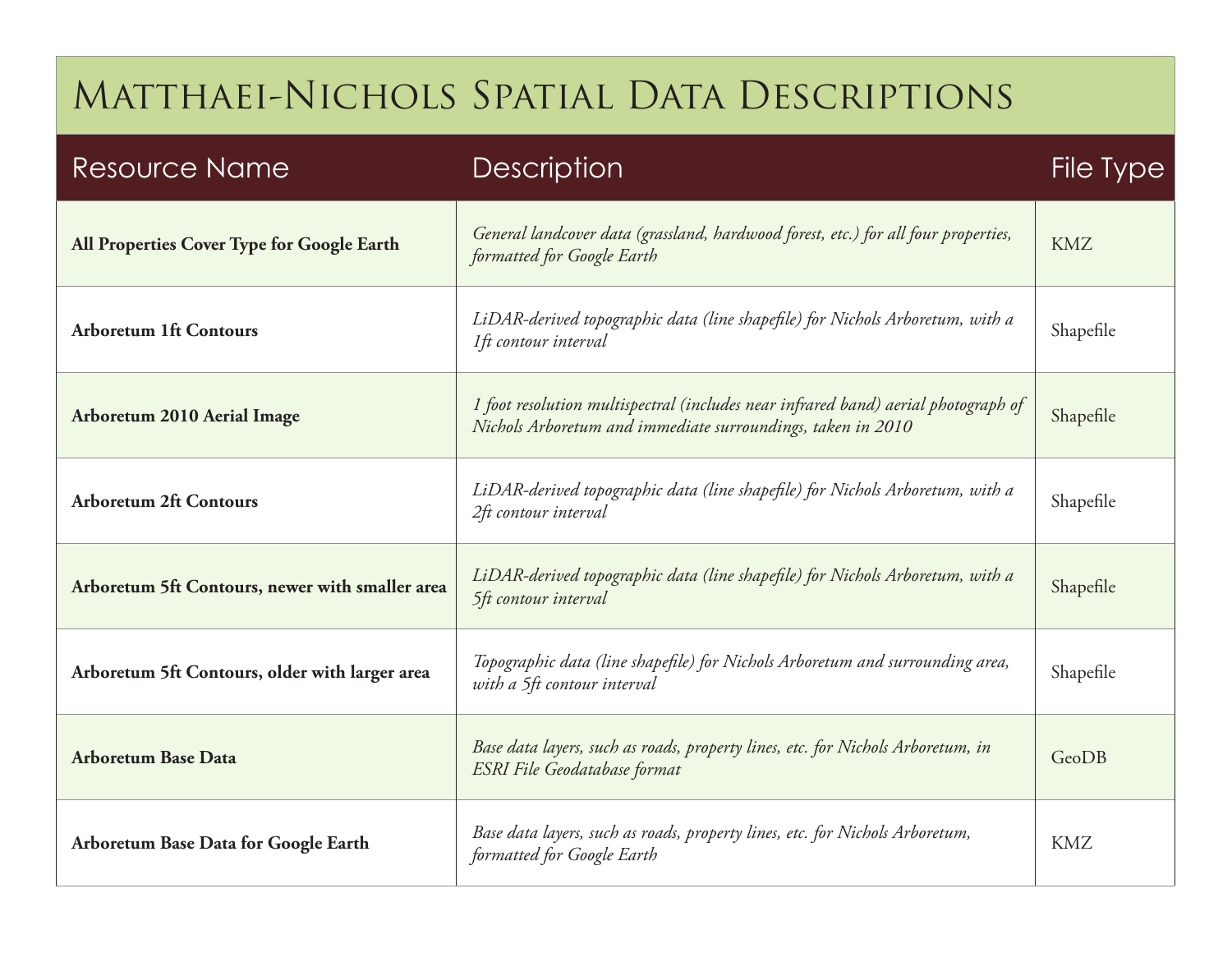| <b>Resource Name</b>                     | <b>Description</b>                                                                                 | File Type |
|------------------------------------------|----------------------------------------------------------------------------------------------------|-----------|
| <b>Arboretum Boundary</b>                | Polygon shapefile delineating the boundaries of Nichols Arboretum                                  | Shapefile |
| <b>Arboretum Buildings</b>               | Polygon shapefile of building footprints at Nichols Arboretum                                      | Shapefile |
| <b>Arboretum Cover Type</b>              | Polygon shapefile of general landcover (grassland, hardwood forest, etc.) for<br>Nichols Arboretum | Shapefile |
| <b>Arboretum Digital Elevation Model</b> | LiDAR-based digital elevation model (raster file) for Nichols Arboretum                            | Shapefile |
| <b>Arboretum Management Zones</b>        | Polygon shapefile dividing Nichols Arboretum into zones for internal<br>management purposes        | Shapefile |
| <b>Arboretum Parcels</b>                 | Polygon shapefile of the different parcels that make up Nichols Arboretum                          | Shapefile |
| <b>Arboretum River</b>                   | Polygon shapefile of the portion of the Huron River that flows through Nichols<br>Arboretum        | Shapefile |
| <b>Arboretum Stream</b>                  | Line shapefile of the ephemeral stream in the main valley of Nichols Arboretum                     | Shapefile |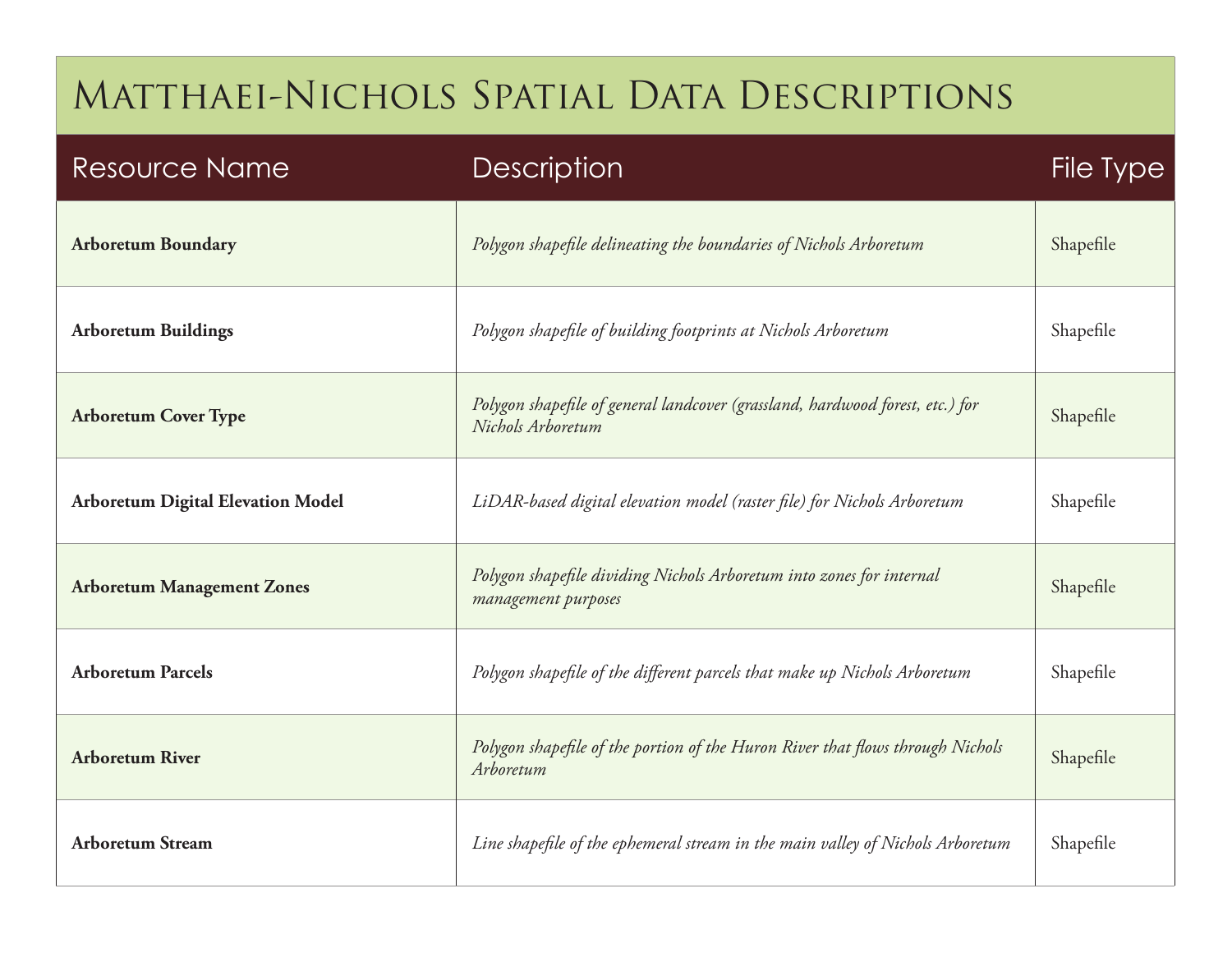| <b>Resource Name</b>                    | <b>Description</b>                                                                                                                                             | <b>File Type</b> |
|-----------------------------------------|----------------------------------------------------------------------------------------------------------------------------------------------------------------|------------------|
| <b>Arboretum Trails</b>                 | Line shapefile of roads and foot trails in Nichols Arboretum                                                                                                   | Shapefile        |
| <b>Arboretum UM Parcels</b>             | Polygon shapefile of University of Michigan properties in and around Nichols<br>Arboretum                                                                      | Shapefile        |
| <b>Botanical Gardens 1ft Contour</b>    | LiDAR-derived topographic data (line shapefile) for the Matthaei Botanical<br>Gardens, with a 1ft contour interval                                             | Shapefile        |
| <b>Botanical Gardens 2ft Contour</b>    | LiDAR-derived topographic data (line shapefile) for the Matthaei Botanical<br>Gardens, with a 2ft contour interval                                             | Shapefile        |
| <b>Botanical Gardens 5ft Contour</b>    | LiDAR-derived topographic data (line shapefile) for the Matthaei Botanical<br>Gardens, with a 5ft contour interval                                             | Shapefile        |
| <b>Botanical Gardens Access Roads</b>   | Line shapefile of vehicle access roads at the Matthaei Botanical Gardens                                                                                       | Shapefile        |
| <b>Botanical Gardens Aerial Image</b>   | 1 foot resolution multispectral (includes near infrared band) aerial photograph of<br>the Matthaei Botanical Gardens and immediate surroundings, taken in 2010 | Shapefile        |
| <b>Botanical Gardens Area Hydrology</b> | Polygon shapefile of water bodies in and around the Matthaei Botanical Gardens                                                                                 | Shapefile        |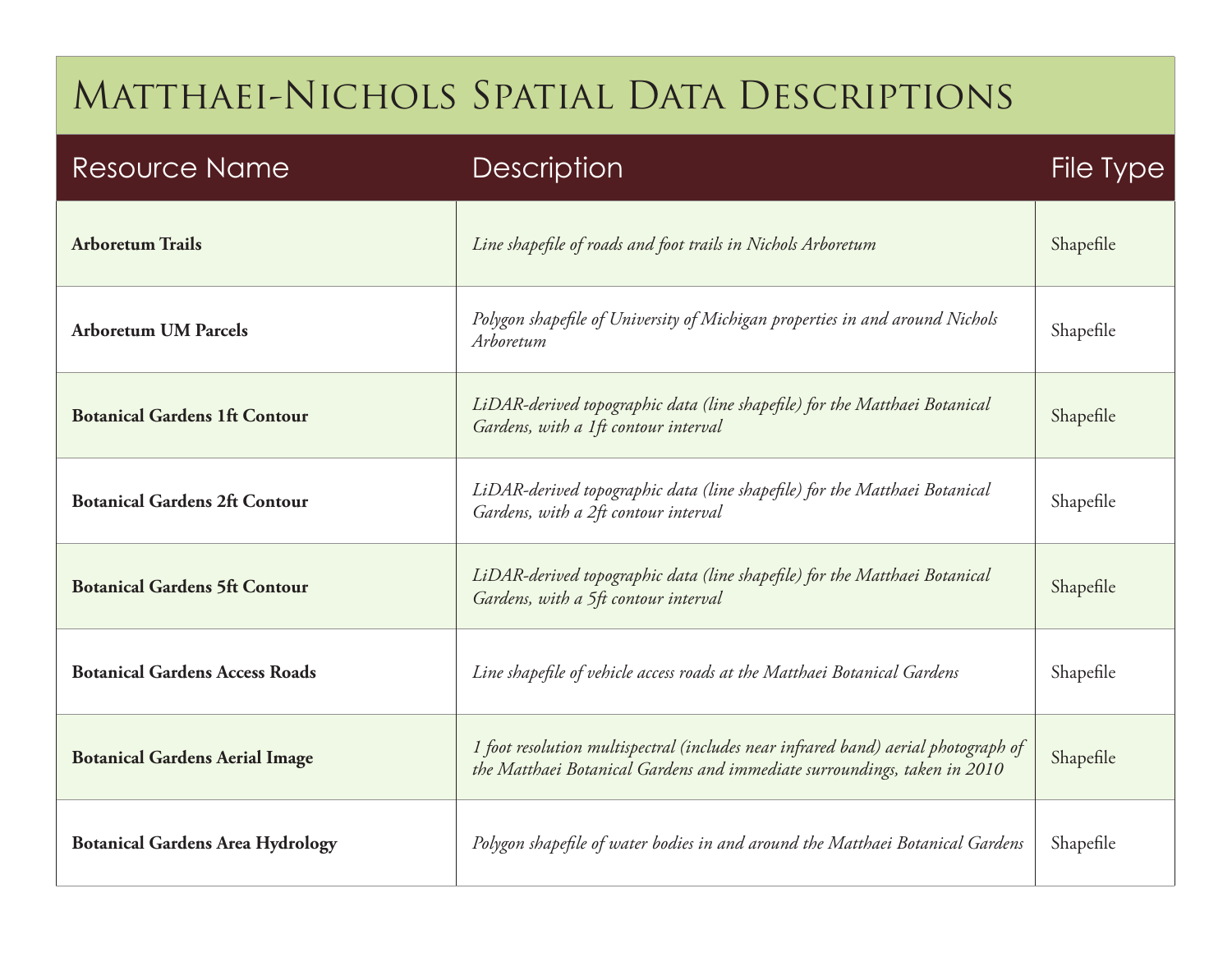| <b>Resource Name</b>                                | <b>Description</b>                                                                                                           | <b>File Type</b> |
|-----------------------------------------------------|------------------------------------------------------------------------------------------------------------------------------|------------------|
| <b>Botanical Gardens Area Streets</b>               | Road center lines for the area immediately surrounding the Matthaei Botanical<br>Gardens                                     | Shapefile        |
| <b>Botanical Gardens Base Data</b>                  | Base data layers, such as roads, property lines, etc. for the Matthaei Botanical<br>Gardens, in ESRI File Geodatabase format | GeoDB            |
| <b>Botanical Gardens Base Data for Google Earth</b> | Base data layers, such as roads, property lines, etc. for the Matthaei Botanical<br>Gardens, formatted for Google Earth      | <b>KMZ</b>       |
| <b>Botanical Gardens Boundary</b>                   | Polygon shapefile delineating the boundaries of the Matthaei Botanical Gardens                                               | Shapefile        |
| <b>Botanical Gardens Buildings</b>                  | Polygon shapefile of building footprints at the Matthaei Botanical Gardens                                                   | Shapefile        |
| <b>Botanical Gardens Cover Type</b>                 | Polygon shapefile of general landcover (grassland, hardwood forest, etc.) for the<br>Matthaei Botanical Gardens              | Shapefile        |
| <b>Botanical Gardens DEM</b>                        | LiDAR-based digital elevation model (raster file) for the Matthaei Botanical<br>Gardens and immediate surroundings           | Shapefile        |
| <b>Botanical Gardens Fences</b>                     | Line shapefile of fences at the Matthaei Botanical Gardens                                                                   | Shapefile        |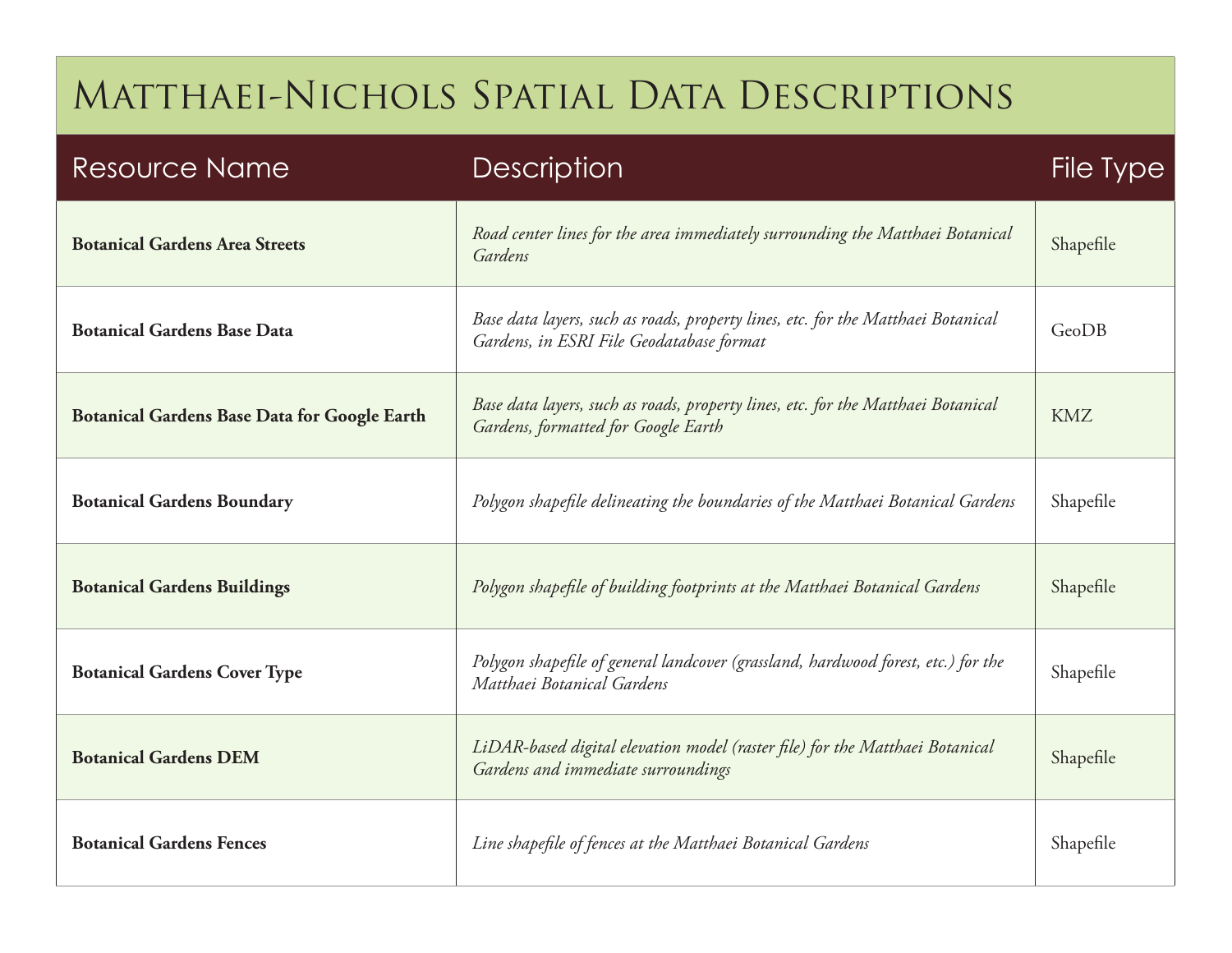| <b>Resource Name</b>                      | <b>Description</b>                                                                                                                                                                 | File Type |
|-------------------------------------------|------------------------------------------------------------------------------------------------------------------------------------------------------------------------------------|-----------|
| <b>Botanical Gardens Management Zones</b> | Polygon shapefile dividing the Matthaei Botanical Gardens into zones for<br>internal management purposes                                                                           | Shapefile |
| <b>Botanical Gardens Trails</b>           | Line shapefile of foot trails at the Matthaei Botanical Gardens                                                                                                                    | Shapefile |
| <b>Botanical Survey Point Data</b>        | Point shapefile of selected plants and other features noted during the botanical<br>surveys conducted in 2011-2012                                                                 | Shapefile |
| <b>Botanical Survey Spatial Data</b>      | Natural features, landcover type, natural communities and soil disturbance data<br>resulting from the botanical surveys conducted in 2011-2012, in ESRI File<br>Geodatabase format | GeoDB     |
| <b>Goodrich Preserve</b>                  | Polygon shapefile delineating the approximate boundaries of the Washtenaw<br>County Goodrich Preserve, which borders Horner-McLaughlin Woods                                       | Shapefile |
| Horner-McLaughlin Woods 1ft Contour Clip  | LiDAR-derived topographic data (line shapefile) for Horner-McLaughlin Woods,<br>clipped to the University of Michigan property line, with a 1ft contour interval                   | Shapefile |
| Horner-McLaughlin Woods 1ft Contours      | LiDAR-derived topographic data (line shapefile) for Horner-McLaughlin Woods<br>and surroundings, with a 1ft contour interval                                                       | Shapefile |
| Horner-McLaughlin Woods 2010 Aerial Image | 1 foot resolution multispectral (includes near infrared band) aerial photograph of<br>Horner-McLaughlin Woods and immediate surroundings, taken in 2010                            | Shapefile |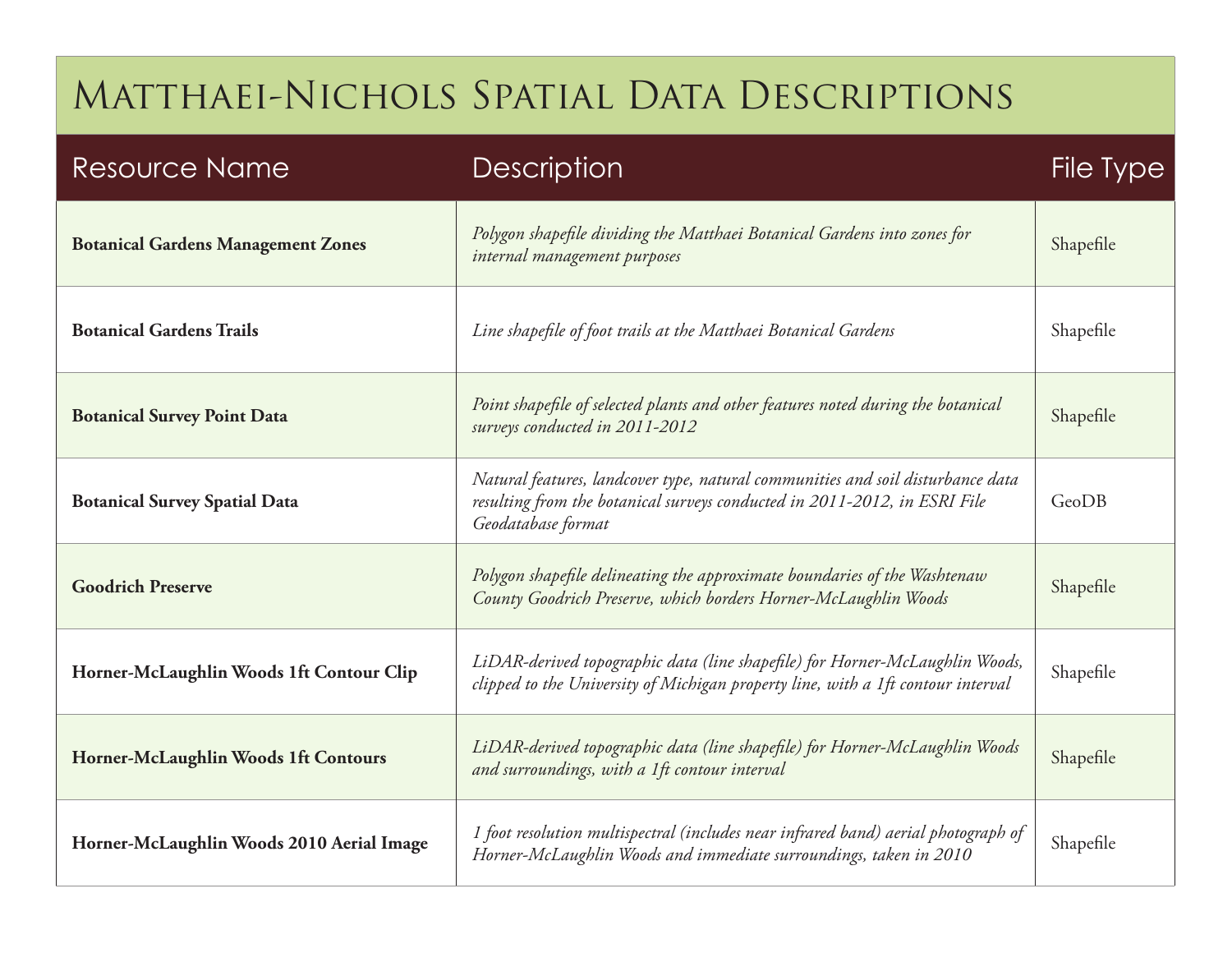| <b>Resource Name</b>                                  | <b>Description</b>                                                                                                            | <b>File Type</b> |
|-------------------------------------------------------|-------------------------------------------------------------------------------------------------------------------------------|------------------|
| Horner-McLaughlin Woods 2ft Contours                  | LiDAR-derived topographic data (line shapefile) for Horner-McLaughlin Woods<br>and surroundings, with a 2ft contour interval  | Shapefile        |
| Horner-McLaughlin Woods 5ft Contours                  | LiDAR-derived topographic data (line shapefile) for Horner-McLaughline Woods<br>and surroundings, with a 5ft contour interval | Shapefile        |
| Horner-McLaughlin Woods Base Data                     | Base data layers, such as roads, property lines, etc. for Horner-McLaughlin<br>Woods, in ESRI File Geodatabase format         | GeoDB            |
| Horner-McLaughlin Woods Base Data for<br>Google Earth | Base data layers, such as roads, property lines, etc. for Horner-McLaughlin<br>Woods, formatted for Google Earth              | <b>KMZ</b>       |
| Horner-McLaughlin Woods Boundary                      | Polygon shapefile delineating the boundaries of Horner-McLaughlin Woods                                                       | Shapefile        |
| Horner-McLaughlin Woods Cover Type                    | Polygon shapefile of general landcover (grassland, hardwood forest, etc.) for<br>Horner-McLaughlin Woods                      | Shapefile        |
| Horner-McLaughlin Woods Digital Elevation<br>Model    | LiDAR-based digital elevation model (raster file) for Horner-McLaughlin Woods<br>and immediate surroundings                   | Shapefile        |
| Horner-McLaughlin Woods Parcels                       | Polygon shapefile of the parcels that make up the University of Michigan's<br>Horner-McLaughlin Woods property                | Shapefile        |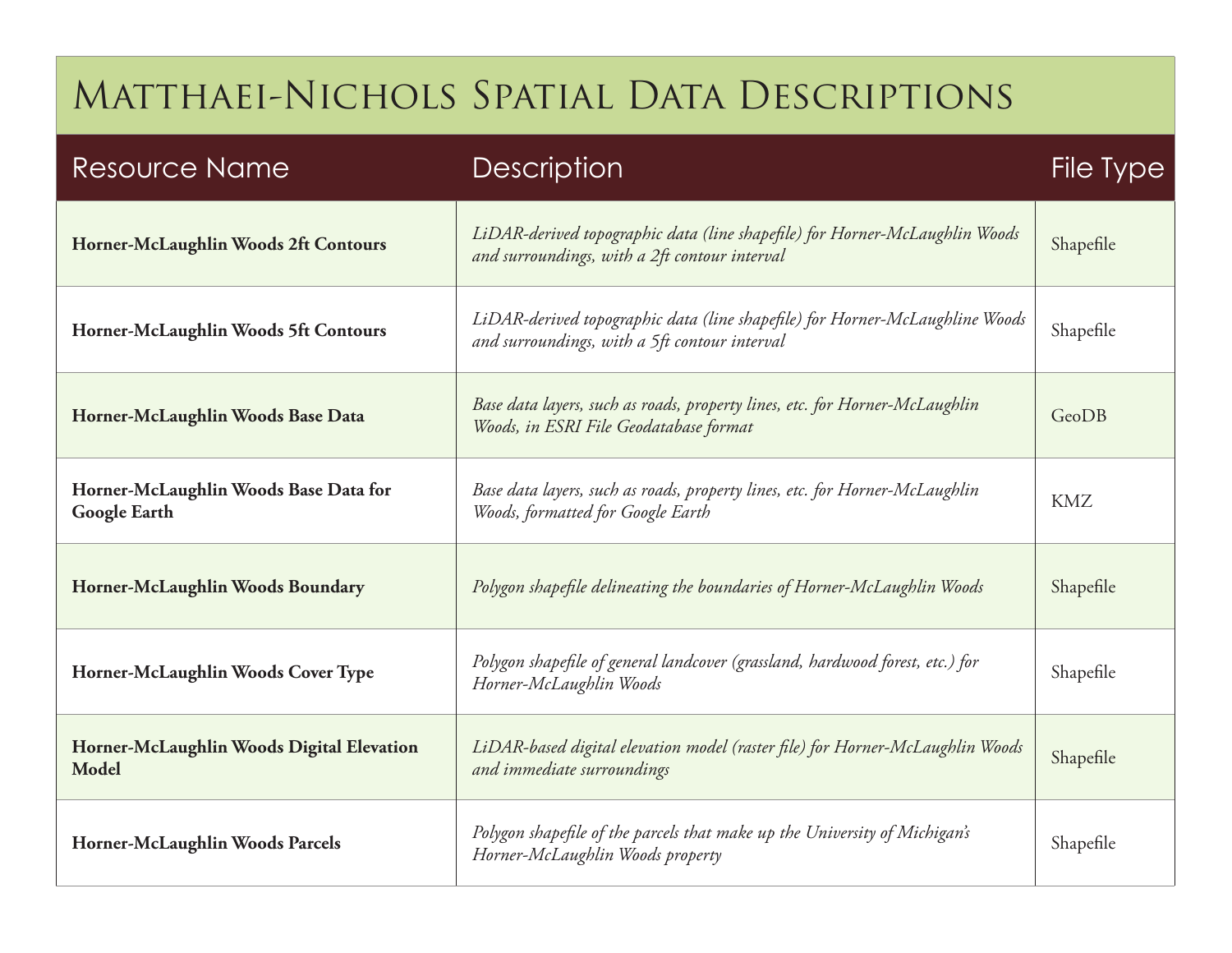| <b>Resource Name</b>                              | <b>Description</b>                                                                                                                           | File Type  |
|---------------------------------------------------|----------------------------------------------------------------------------------------------------------------------------------------------|------------|
| Horner-McLaughlin Woods Streambeds                | Line shapefile of ephemeral streams in Horner-McLaughlin Woods                                                                               | Shapefile  |
| Horner-McLaughlin Woods Trails                    | Line shapefile of foot trails at Horner-McLaughlin Woods                                                                                     | Shapefile  |
| Horner-McLaughlin Woods Wetlands                  | Polygon shapefile of wetlands, including vernal pools, at Horner McLaughlin<br>Woods                                                         | Shapefile  |
| <b>MBGNA Cover Type Geodatabase</b>               | General landcover data (grassland, hardwood forest, etc.) for all four properties,<br>in ESRI File Geodatabase format                        | GeoDB      |
| <b>MBGNA Natural Communities for Google Earth</b> | Surveyed natural communities on all four properties, formatted for Google Earth                                                              | <b>KMZ</b> |
| Mud Lake Bog 1956 Forest Stands                   | Polygon shapefile of forest stand types at Mud Lake Bog as mapped in 1956                                                                    | Shapefile  |
| Mud Lake Bog 1ft Contour                          | LiDAR-derived topographic data (line shapefile) for Mud Lake Bog and<br>surroundings, with a 1ft contour interval                            | Shapefile  |
| Mud Lake Bog 2010 Aerial Image                    | 1 foot resolution multispectral (includes near infrared band) aerial photograph of<br>Mud Lake Bog and immediate surroundings, taken in 2010 | Shapefile  |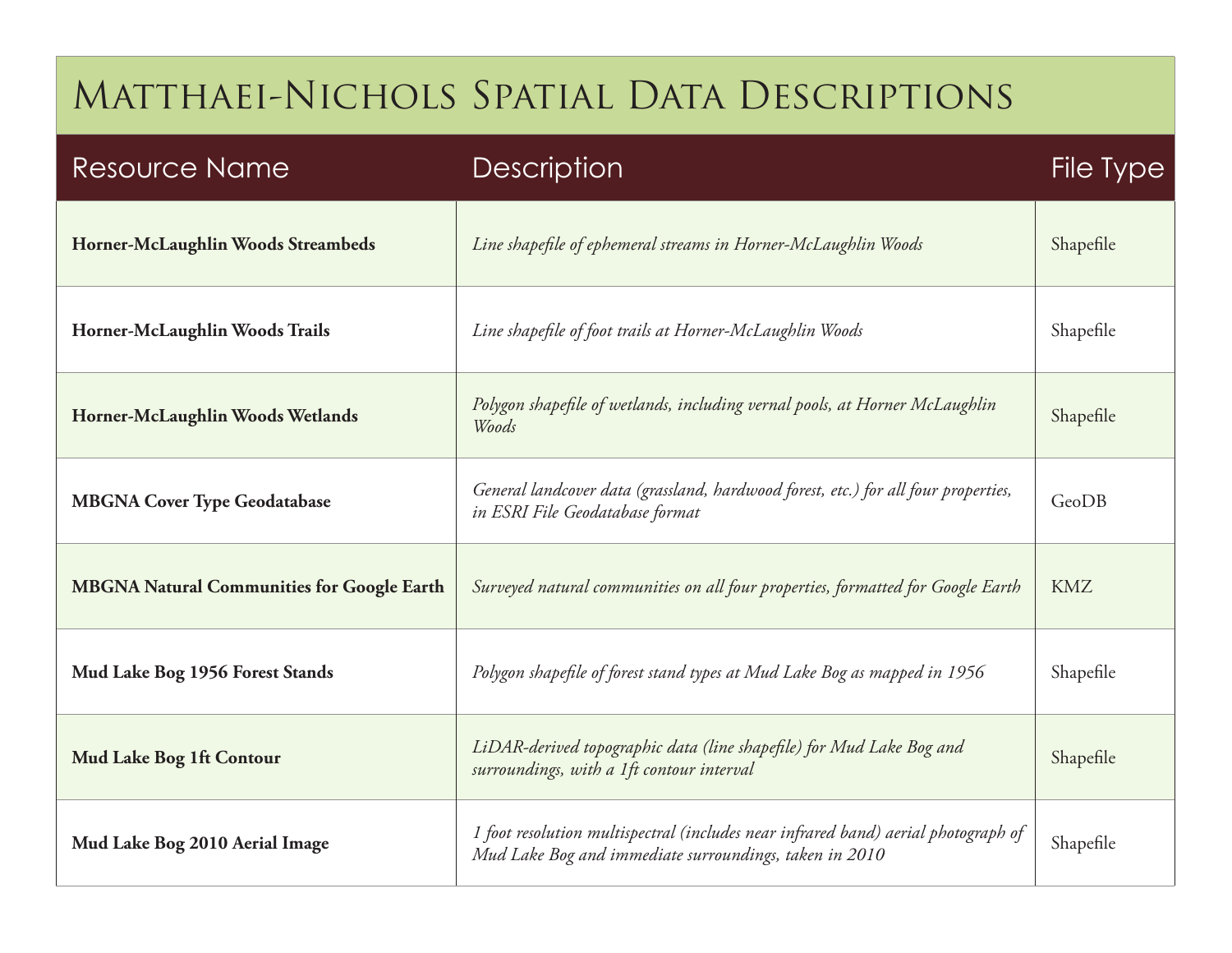| <b>Resource Name</b>                    | <b>Description</b>                                                                                         | File Type  |
|-----------------------------------------|------------------------------------------------------------------------------------------------------------|------------|
| <b>Mud Lake Bog 2ft Contours</b>        | LiDAR-derived topographic data (line shapefile) for Mud Lake Bog, with a 2ft<br>contour interval           | Shapefile  |
| <b>Mud Lake Bog 5ft Contours</b>        | Topographic data (line shapefile) for Mud Lake Bog, with a 5ft contour interval                            | Shapefile  |
| Mud Lake Bog Base Data                  | Base data layers, such as roads, property lines, etc. for Mud Lake Bog, in ESRI<br>File Geodatabase format | GeoDB      |
| Mud Lake Bog Base Data for Google Earth | Base data layers, such as roads, property lines, etc. for Mud Lake Bog, formatted<br>for Google Earth      | <b>KMZ</b> |
| <b>Mud Lake Bog Boundary</b>            | Polygon shapefile delineating the boundaries of Mud Lake Bog                                               | Shapefile  |
| <b>Mud Lake Bog Cover Type</b>          | Polygon shapefile of general landcover (grassland, hardwood forest, etc.) for Mud<br>Lake Bog              | Shapefile  |
| Mud Lake Bog Digital Elevation Model    | LiDAR-based digital elevation model (raster file) for Mud Lake Bog and<br><i>immediate surroundings</i>    | Shapefile  |
| Mud Lake Bog Trail                      | Line shapefile for the foot trail at Mud Lake Bog                                                          | Shapefile  |